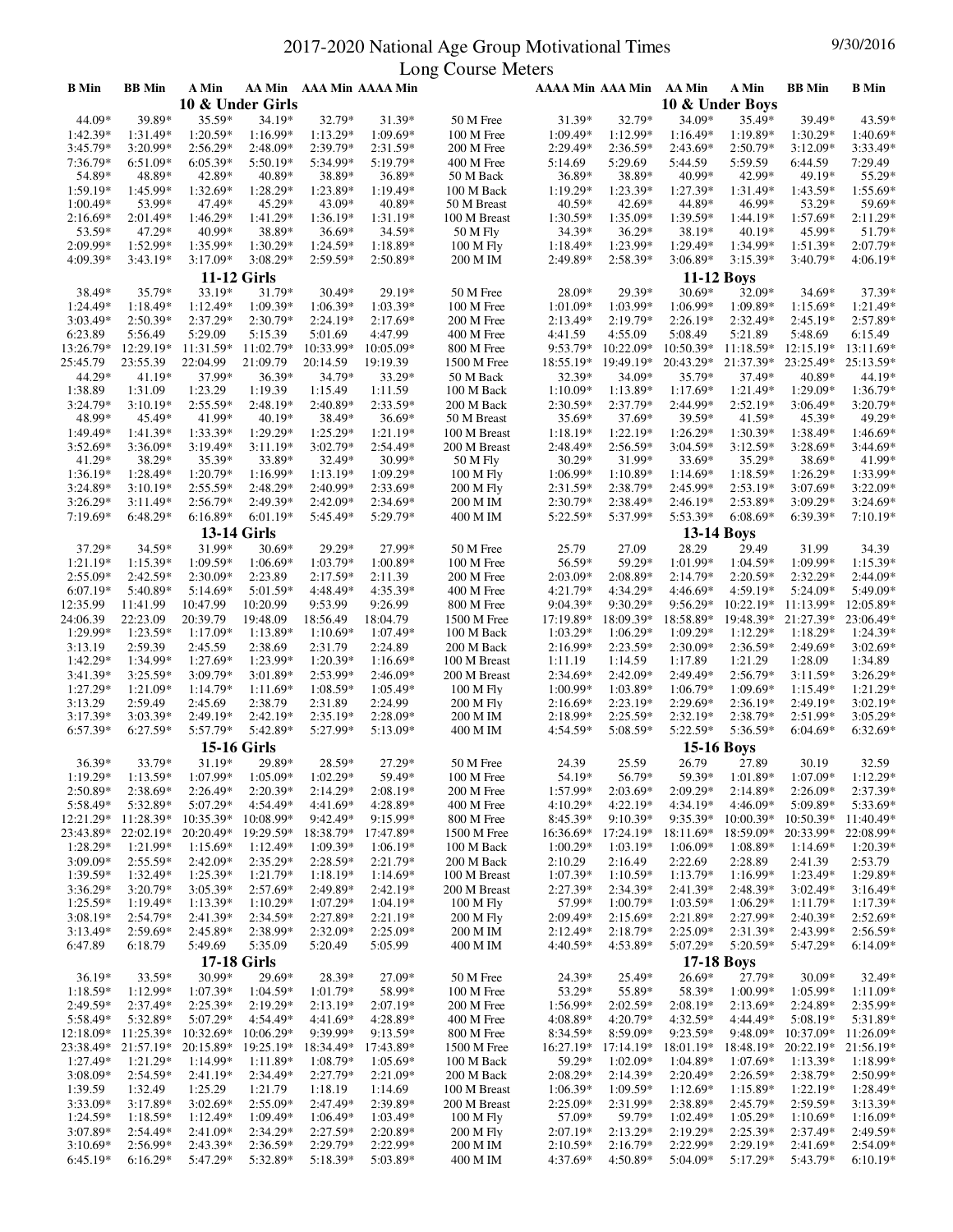## 2017-2020 National Age Group Motivational Times 9/30/2016 Short Course Yards

| <b>B</b> Min             | <b>BB</b> Min           | A Min                    |                          |                        | AA Min AAA Min AAAA Min |                          | AAAA Min AAA Min AA Min |                        |                          | A Min                  | <b>BB</b> Min            | <b>B</b> Min             |
|--------------------------|-------------------------|--------------------------|--------------------------|------------------------|-------------------------|--------------------------|-------------------------|------------------------|--------------------------|------------------------|--------------------------|--------------------------|
|                          |                         |                          | 10 & Under Girls         |                        |                         |                          |                         |                        | 10 & Under Boys          |                        |                          |                          |
| 38.89*                   | 35.19*                  | 31.39*                   | 30.19*                   | 28.89*                 | 27.69*                  | 50 Y Free                | 27.39*                  | 28.59*                 | 29.79*                   | 30.99*                 | 34.49*                   | 38.09*                   |
| $1:29.59*$               | 1:19.99*                | $1:10.49*$               | $1:07.29*$               | $1:04.19*$             | $1:00.99*$              | 100 Y Free               | $1:00.59*$              | $1:03.69*$             | $1:06.69*$               | 1:09.69*               | $1:18.79*$               | 1:27.79*                 |
| $3:19.19*$               | $2:57.39*$              | 2:35.59*                 | 2:28.29*                 | 2:20.99*               | $2:13.69*$              | 200 Y Free               | $2:10.69*$              | $2:16.89*$             | 2:23.09*                 | 2:29.39*               | 2:47.99*                 | $3:06.69*$               |
| 8:26.09*                 | $7:35.49*$              | $6:44.89*$               | 6:27.99*                 | $6:11.09*$             | 5:54.29*                | 500 Y Free               | 5:47.69*                | $6:04.19*$             | 6:20.79*                 | 6:37.39*               | $7:26.99*$               | $8:16.69*$               |
| 46.99*                   | 41.89*                  | 36.69*                   | 34.99*                   | 33.29*                 | 31.59*                  | 50 Y Back                | 31.79*                  | 33.59*                 | 35.29*                   | 37.09*                 | 42.39*                   | 47.69*                   |
| 1:41.99*                 | 1:30.69*                | $1:19.29*$               | $1:15.59*$               | 1:11.79*               | 1:07.99*                | 100 Y Back               | 1:08.69*                | $1:12.19*$             | 1:15.69*                 | 1:19.19*               | 1:29.69*                 | $1:40.19*$               |
| 53.29*                   | 47.49*                  | 41.79*                   | 39.89*                   | 37.99*                 | 35.99*                  | 50 Y Breast              | 35.49*                  | 37.29*                 | 39.19*                   | 40.99*                 | 46.59*                   | 52.09*                   |
| 1:58.09*<br>47.39*       | 1:44.99*<br>41.79*      | 1:31.89*                 | 1:27.49*                 | 1:23.09*               | 1:18.79*<br>30.59*      | 100 Y Breast             | 1:18.39*                | 1:22.39<br>31.99*      | 1:26.29<br>33.69*        | 1:30.19<br>35.39*      | 1:41.89*                 | 1:53.59*<br>45.69*       |
| 1:53.99*                 | 1:39.09*                | 36.19*<br>$1:24.09*$     | 34.39*<br>$1:19.19*$     | 32.49*<br>1:14.19*     | 1:09.19*                | 50 Y Fly<br>100 Y Fly    | $30.29*$<br>1:09.09*    | 1:13.89*               | $1:18.69*$               | 1:23.49*               | 40.49*<br>1:37.99*       | $1:52.39*$               |
| $1:42.59*$               | $1:31.69*$              | $1:20.79*$               | $1:17.09*$               | $1:13.49*$             | 1:09.79*                | 100 Y IM                 | $1:09.59*$              | $1:12.89*$             | $1:16.19*$               | $1:19.49*$             | 1:29.39*                 | 1:39.39*                 |
| 3:38.49*                 | $3:15.59*$              | $2:52.69*$               | 2:45.09*                 | 2:37.39*               | 2:29.79*                | 200 Y IM                 | 2:28.69*                | 2:36.19*               | 2:43.59*                 | 2:50.99*               | $3:13.19*$               | $3:35.49*$               |
|                          |                         |                          | <b>11-12 Girls</b>       |                        |                         |                          |                         |                        | <b>11-12 Boys</b>        |                        |                          |                          |
| 33.79*                   | 31.49*                  | 29.09*                   | 27.89*                   | 26.79*                 | 25.59*                  | 50 Y Free                | 24.49*                  | 25.59*                 | 26.79*                   | 27.89*                 | $30.29*$                 | 32.59*                   |
| 1:13.59                  | 1:08.29                 | 1:03.09                  | 1:00.49                  | 57.79                  | 55.19                   | 100 Y Free               | 53.29*                  | 55.79*                 | 58.29*                   | 1:00.89*               | 1:05.89*                 | $1:10.99*$               |
| 2:41.19                  | 2:29.69                 | 2:18.19                  | 2:12.39                  | 2:06.69                | 2:00.89                 | 200 Y Free               | $1:56.79*$              | $2:02.39*$             | 2:07.89*                 | 2:13.49*               | $2:24.59*$               | $2:35.69*$               |
| 7:09.09*                 | 6:38.39*                | 6:07.79*                 | 5:52.49*                 | 5:37.09*               | 5:21.79*                | 500 Y Free               | 5:12.99*                | 5:27.89*               | 5:42.79*                 | 5:57.69*               | 6:27.49*                 | $6:57.29*$               |
| 14:48.09                 | 13:44.69                | 12:41.19                 | 12:09.49                 | 11:37.79               | 11:06.09                | 1000 Y Free              | $10:54.39*$             | 11:25.59*              | 11:56.79*                | 12:27.89*              | 13:30.19*                | 14:32.59*                |
| 24:53.99*                | 23:07.29*               | 21:20.59*                | 20:27.19*                | 19:33.89*              | 18:40.49*               | 1650 Y Free              | 18:16.39*               | 19:08.59*              | 20:00.79*                | 20:52.99*              | 22:37.49*                | 24:21.89*                |
| 38.29*                   | 35.59*                  | 32.89*                   | 31.49*                   | 30.09*                 | 28.79*                  | 50 Y Back                | 27.99*                  | 29.39*                 | 30.89*                   | 32.29*                 | 35.29*                   | 38.19*                   |
| $1:25.19*$               | 1:18.49*                | $1:11.79*$               | 1:08.39*                 | 1:05.09*               | 1:01.69*                | 100 Y Back               | 59.59*                  | 1:02.79*               | 1:06.09*                 | 1:09.29*               | $1:15.79*$               | $1:22.19*$               |
| $2:56.59*$               | 2:43.99*                | 2:31.39*                 | $2:25.09*$               | 2:18.79*               | 2:12.49*                | 200 Y Back               | $2:09.49*$              | $2:15.69*$             | $2:21.79*$               | 2:27.99*               | 2:40.29*                 | $2:52.69*$               |
| 43.09*                   | 39.99*                  | 36.89*                   | 35.39*                   | 33.89*                 | 32.29*                  | 50 Y Breast              | 31.09*                  | 32.79*                 | 34.49*                   | 36.19*                 | 39.59*                   | 42.89*                   |
| 1:34.39*                 | 1:27.39*                | 1:20.39*                 | 1:16.99*                 | $1:13.49*$             | 1:09.99*                | 100 Y Breast             | 1:07.79*                | $1:11.29*$             | 1:14.89*                 | 1:18.39*               | 1:25.49*                 | 1:32.49*                 |
| $3:23.09*$               | 3:08.59*                | 2:54.09*                 | 2:46.89*                 | 2:39.59*               | 2:32.39*                | 200 Y Breast             | 2:26.19*                | 2:33.19*               | 2:40.09*                 | 2:47.09*               | 3:00.99*                 | $3:14.89*$               |
| $36.69*$                 | 34.09*                  | 31.49*                   | $30.19*$                 | 28.89*                 | 27.59*                  | 50 Y Fly                 | $26.79*$                | 28.19*                 | 29.69*                   | 31.19*                 | 34.19*                   | 37.09*                   |
| 1:25.09*                 | 1:18.29*                | $1:11.49*$               | $1:08.09*$               | 1:04.69*               | 1:01.29*                | 100 Y Fly                | 59.39*                  | 1:02.79*               | 1:06.19*                 | 1:09.59*               | $1:16.49*$               | $1:23.29*$               |
| $3:00.89*$               | 2:47.89*                | 2:34.99*                 | $2:28.59*$               | $2:22.09*$             | $2:15.69*$              | 200 Y Fly                | $2:12.49*$              | $2:18.79*$             | $2:25.09*$               | 2:31.39*               | 2:43.99*                 | $2:56.59*$               |
| $1:24.39*$               | 1:18.39*                | $1:12.29*$               | 1:09.29*                 | 1:06.29*               | 1:03.29*                | 100 Y IM                 | 1:00.29*                | 1:03.29*               | $1:06.19*$               | 1:09.09*               | 1:14.99*                 | 1:20.89*                 |
| $3:00.69*$<br>$6:24.19*$ | $2:47.79*$<br>5:56.79*  | $2:34.89*$<br>5:29.29*   | $2:28.49*$<br>5:15.59*   | 2:21.99*<br>5:01.89*   | $2:15.59*$<br>4:48.19*  | 200 Y IM                 | $2:10.89*$<br>4:39.79*  | $2:17.49*$<br>4:53.19* | $2:24.19*$<br>5:06.49*   | $2:30.89*$<br>5:19.79* | $2:44.19*$<br>5:46.39*   | $2:57.59*$<br>$6:13.09*$ |
|                          |                         |                          |                          |                        |                         | 400 Y IM                 |                         |                        |                          |                        |                          |                          |
|                          |                         |                          | <b>13-14 Girls</b>       |                        |                         |                          |                         |                        | <b>13-14 Boys</b>        |                        |                          |                          |
| 32.69*                   | 30.29*                  | 27.99*                   | 26.79*                   | $25.69*$               | 24.49*                  | 50 Y Free                | 22.49*                  | 23.59*                 | 24.69*                   | 25.69*                 | 27.89*                   | 29.99*                   |
| $1:10.79*$               | 1:05.79*<br>$2:22.19*$  | $1:00.69*$<br>$2:11.29*$ | 58.19*<br>2:05.79*       | 55.69*<br>$2:00.39*$   | 53.09*<br>1:54.89*      | 100 Y Free               | 49.19*<br>$1:47.29*$    | 51.59*<br>$1:52.39*$   | 53.89*<br>$1:57.49*$     | 56.29*<br>$2:02.59*$   | 1:00.89*<br>$2:12.79*$   | $1:05.59*$<br>2:22.99*   |
| $2:33.19*$<br>6:49.39*   | $6:20.09*$              | 5:50.89*                 | 5:36.29*                 | 5:21.69*               | 5:06.99*                | 200 Y Free<br>500 Y Free | 4:49.99*                | 5:03.79*               | 5:17.59*                 | 5:31.39*               | 5:58.99*                 | $6:26.59*$               |
| 14:01.99*                | 13:01.79*               | $12:01.69*$              | 11:31.59*                | 11:01.59*              | 10:31.49*               | 1000 Y Free              | $10:00.89*$             | $10:29.49*$            | 10:58.09*                | $11:26.69*$            | 12:23.89*                | 13:21.19*                |
| 23:23.49*                | 21:43.19*               | 20:02.99*                | 19:12.89*                | 18:22.79*              | 17:32.59*               | 1650 Y Free              | 16:44.19*               | 17:31.99*              | 18:19.79*                | 19:07.59*              | 20:43.19*                | 22:18.89*                |
| $1:17.19*$               | $1:11.69*$              | $1:06.19*$               | $1:03.39*$               | $1:00.59*$             | 57.89*                  | 100 Y Back               | 54.09*                  | 56.59*                 | 59.19*                   | $1:01.79*$             | $1:06.89*$               | $1:12.09*$               |
| 2:47.29*                 | 2:35.39*                | 2:23.39*                 | $2:17.39*$               | $2:11.49*$             | 2:05.49*                | 200 Y Back               | $1:57.79*$              | 2:03.49*               | $2:09.09*$               | $2:14.69*$             | 2:25.89*                 | 2:37.09*                 |
| 1:28.69*                 | 1:22.39*                | $1:15.99*$               | $1:12.89*$               | $1:09.69*$             | $1:06.49*$              | 100 Y Breast             | $1:01.09*$              | $1:03.99*$             | $1:06.89*$               | $1:09.79*$             | $1:15.59*$               | $1:21.39*$               |
| $3:11.99*$               | 2:58.29*                | 2:44.59*                 | 2:37.69*                 | 2:30.89*               | 2:23.99*                | 200 Y Breast             | 2:13.79*                | $2:20.09*$             | $2:26.49*$               | 2:32.89*               | 2:45.59*                 | $2:58.39*$               |
| $1:16.89*$               | $1:11.39*$              | $1:05.99*$               | $1:03.19*$               | $1:00.49*$             | 57.69*                  | 100 Y Fly                | 53.59*                  | 56.09*                 | 58.69*                   | $1:01.29*$             | $1:06.39*$               | $1:11.49*$               |
| $2:50.09*$               | 2:37.89*                | $2:25.79*$               | $2:19.69*$               | $2:13.59*$             | $2:07.59*$              | 200 Y Fly                | 1:58.79*                | $2:04.39*$             | $2:10.09*$               | $2:15.69*$             | $2:26.99*$               | 2:38.29*                 |
| $2:51.49*$               | $2:39.19*$              | $2:26.99*$               | $2:20.89*$               | $2:14.69*$             | $2:08.59*$              | 200 Y IM                 | 1:59.99*                | $2:05.69*$             | $2:11.39*$               | $2:17.19*$             | $2:28.59*$               | 2:39.99*                 |
| $6:05.79*$               | 5:39.69*                | $5:13.59*$               | $5:00.49*$               | 4:47.39*               | 4:34.39*                | 400 Y IM                 | $4:16.39*$              | $4:28.59*$             | $4:40.79*$               | 4:52.99*               | 5:17.39*                 | 5:41.79*                 |
|                          |                         |                          | <b>15-16 Girls</b>       |                        |                         |                          |                         |                        | 15-16 Boys               |                        |                          |                          |
| 32.09*                   | 29.79*                  | 27.49*                   | 26.39*                   | 25.19*                 | 24.09*                  | 50 Y Free                | 21.69                   | 22.69*                 | 23.69*                   | 24.79                  | 26.79*                   | 28.89*                   |
| 1:09.59*                 | 1:04.59*                | 59.59*                   | 57.19*                   | 54.69*                 | 52.19*                  | 100 Y Free               | 47.19*                  | 49.39*                 | 51.69*                   | 53.89*                 | 58.39*                   | $1:02.89*$               |
| 2:29.89*                 | $2:19.19*$              | 2:08.49*                 | 2:03.09*                 | 1:57.79*               | 1:52.39*                | 200 Y Free               | 1:42.99*                | 1:47.89*               | 1:52.79*                 | 1:57.69*               | $2:07.49*$               | $2:17.29*$               |
| $6:40.69*$               | $6:12.09*$              | 5:43.49*                 | 5:29.09*                 | $5:14.79*$             | 5:00.49*                | 500 Y Free               | 4:39.49*                | 4:52.79*               | 5:06.09*                 | 5:19.39*               | 5:45.99*                 | $6:12.59*$               |
| 13:49.19*                | 12:49.99*               |                          | 11:50.79* 11:21.19*      | $10:51.59*$            | 10:21.89*               | 1000 Y Free              | 9:39.79*                | $10:07.39*$            | 10:34.99*                | $11:02.59*$            | 11:57.79*                | 12:52.99*                |
| 23:05.19*                | 21:26.19*<br>$1:10.09*$ | 19:47.29*<br>$1:04.69*$  | 18:57.79*<br>1:01.99*    | 18:08.39*<br>59.29*    | 17:18.89*<br>56.59*     | 1650 Y Free              | $16:11.59*$             | 16:57.79*<br>53.79*    | 17:44.09*                | 18:30.39*<br>58.59*    | 20:02.89*                | 21:35.39*<br>$1:08.39*$  |
| $1:15.39*$<br>2:44.09*   | 2:32.39*                | $2:20.69*$               | $2:14.79*$               | 2:08.99*               | 2:03.09*                | 100 Y Back<br>200 Y Back | 51.29*<br>1:52.39*      | 1:57.79*               | 56.19*<br>$2:03.09*$     | 2:08.49*               | $1:03.49*$<br>$2:19.19*$ | 2:29.89*                 |
| $1:26.89*$               | $1:20.69*$              | $1:14.49*$               | $1:11.39*$               | $1:08.29*$             | 1:05.19*                | 100 Y Breast             | 58.19*                  | $1:00.99*$             | $1:03.79*$               | $1:06.49*$             | $1:12.09*$               | $1:17.59*$               |
| $3:08.19*$               | $2:54.69*$              | 2:41.29*                 | 2:34.59*                 | 2:27.89*               | 2:21.09*                | 200 Y Breast             | $2:06.49*$              | $2:12.59*$             | $2:18.59*$               | 2:24.59*               | 2:36.59*                 | $2:48.69*$               |
| 1:15.39*                 | 1:09.99*                | $1:04.59*$               | 1:01.89*                 | 59.19*                 | 56.49*                  | 100 Y Fly                | 51.19*                  | 53.69*                 | 56.09*                   | 58.59*                 | $1:03.39*$               | $1:08.29*$               |
| 2:46.79                  | 2:34.89                 | 2:22.89*                 | 2:16.99                  | 2:10.99                | 2:05.09                 | 200 Y Fly                | $1:53.59*$              | 1:58.99*               | 2:04.39*                 | 2:09.79*               | 2:20.59*                 | 2:31.39*                 |
| 2:48.19*                 | $2:36.19*$              | $2:24.19*$               | $2:18.19*$               | $2:12.09*$             | $2:06.09*$              | 200 Y IM                 | $1:54.59*$              | 1:59.99*               | 2:05.49*                 | $2:10.89*$             | $2:21.79*$               | $2:32.69*$               |
| 5:57.59*                 | 5:31.99*                | $5:06.49*$               | 4:53.69*                 | 4:40.99*               | 4:28.19*                | 400 Y IM                 | 4:06.79*                | $4:18.59*$             | 4:30.29*                 | 4:42.09*               | $5:05.59*$               | 5:29.09*                 |
|                          |                         |                          | <b>17-18 Girls</b>       |                        |                         |                          |                         |                        | <b>17-18 Boys</b>        |                        |                          |                          |
| 31.49*                   | 29.19*                  | 26.99*                   | 25.89*                   | 24.69*                 | 23.59*                  | 50 Y Free                | 20.99*                  | 21.99*                 | 22.99*                   | 23.99*                 | 25.99*                   | 27.99*                   |
| $1:08.19*$               | 1:03.29*                | 58.49*                   | 55.99*                   | 53.59*                 | 51.19*                  | 100 Y Free               | 46.09*                  | 48.29*                 | 50.39*                   | 52.59*                 | 56.99*                   | $1:01.39*$               |
| $2:28.59*$               | $2:17.99*$              | $2:07.39*$               | $2:02.09*$               | $1:56.79*$             | $1:51.49*$              | 200 Y Free               | 1:40.99*                | $1:45.79*$             | $1:50.59*$               | $1:55.39*$             | $2:05.09*$               | $2:14.69*$               |
| 6:39.09*                 | $6:10.59*$              | 5:42.09*                 | 5:27.89*                 | 5:13.59*               | 4:59.39*                | 500 Y Free               | 4:34.29*                | 4:47.39*               | 5:00.39*                 | 5:13.49*               | 5:39.59*                 | $6:05.69*$               |
| 13:46.19                 | 12:47.19                | 11:48.19                 | 11:18.69                 | 10:49.19               | 10:19.69                | 1000 Y Free              | 9:35.59*                | $10:02.99*$            | $10:30.39*$              | $10:57.89*$            | 11:52.69*                | 12:47.49*                |
| 22:58.29*                | 21:19.89*               | 19:41.39*                | 18:52.19*                | 18:02.99*              | 17:13.79*               | 1650 Y Free              | 15:54.89*               | 16:40.39*              | 17:25.89*                | 18:11.29*              | 19:42.29*                | 21:13.19*                |
| $1:14.49*$               | $1:09.09*$              | $1:03.79*$               | $1:01.19*$               | 58.49*                 | 55.89*                  | 100 Y Back               | 49.69*                  | 52.09*                 | 54.39*                   | 56.79*                 | $1:01.49*$               | $1:06.29*$               |
| $2:41.19*$               | $2:29.69*$              | $2:18.19*$               | $2:12.49*$               | $2:06.69*$             | 2:00.89*                | 200 Y Back               | 1:49.69*                | 1:54.89*               | $2:00.09*$               | $2:05.29*$             | $2:15.79*$               | $2:26.19*$               |
| 1:25.89                  | 1:19.79                 | 1:13.59                  | 1:10.59                  | 1:07.49                | 1:04.39                 | 100 Y Breast             | 56.89*                  | 59.59*                 | $1:02.39*$               | $1:05.09*$             | $1:10.49*$               | $1:15.89*$               |
| $3:04.99*$               | 2:51.79*                | 2:38.49*                 | 2:31.89*                 | 2:25.29*               | $2:18.69*$              | 200 Y Breast             | $2:04.19*$              | $2:10.09*$             | 2:15.99*                 | 2:21.89*               | 2:33.79*                 | $2:45.59*$               |
| $1:14.19*$               | $1:08.89*$              | $1:03.59*$               | $1:00.89*$               | 58.29*                 | 55.59*                  | 100 Y Fly                | 49.39*                  | 51.79*                 | 54.09*                   | 56.49*                 | $1:01.19*$               | $1:05.89*$               |
| 2:44.39*<br>$2:45.69*$   | 2:32.59*<br>$2:33.79*$  | 2:20.89*<br>$2:21.99*$   | $2:14.99*$<br>$2:16.09*$ | 2:09.19*<br>$2:10.19*$ | 2:03.29*<br>$2:04.29*$  | 200 Y Fly<br>200 Y IM    | 1:51.39*<br>$1:52.59*$  | $1:56.69*$<br>1:57.99* | $2:02.09*$<br>$2:03.29*$ | 2:07.39*<br>$2:08.69*$ | 2:17.99*<br>$2:19.39*$   | $2:28.59*$<br>$2:30.09*$ |
| 5:52.89*                 | 5:27.69*                | 5:02.49*                 | 4:49.89*                 | 4:37.29*               | 4:24.69*                | 400 Y IM                 | 4:00.69*                | 4:12.19*               | 4:23.69*                 | 4:35.09*               | 4:57.99*                 | 5:20.99*                 |
|                          |                         |                          |                          |                        |                         |                          |                         |                        |                          |                        |                          |                          |